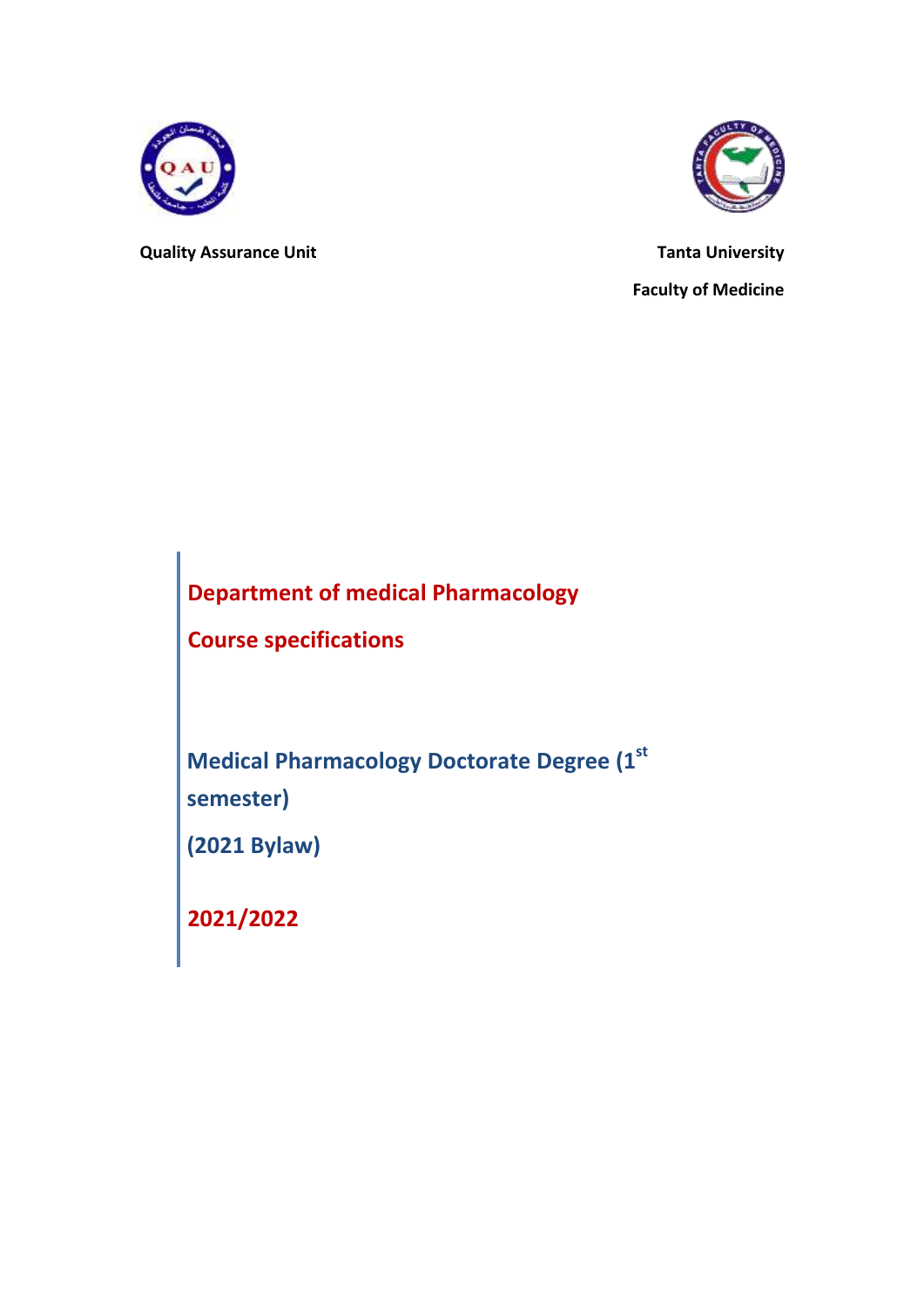**Medical Pharmacology Doctorate degree course specifications**

**University: Tanta Faculty: Medicine Department medical Pharmacology**

#### **A- Administrative specifications**

**1- Course title: Medical doctorate in medical Pharmacology**

- **2- Department offering the program: Medical Pharmacology Department***.*
- **3- Department responsible for the course: Medical Pharmacology Department***.*
- **4- Course code: PHAR9001**
- **5- Level: first part.**
- **6- No. of Credit.**

**No. of credit hours of the course: 10 credits as follows:**

**Obligatory courses: 8 credits hours (including: 7credit hours lectures and 1 credit hours practical).**

**7-Course Progress Supervisor: Prof. Dr. Amany Abd El-Rahim Abdin Prof. of Pharmacology, Tanta Faculty of Medicine**

**8-Internal Evaluator of the course: Prof. Dr. Sabiha El Mandoh Hedya Prof. of Pharmacology, Tanta Faculty of Medicine**

**9-External Evaluator of the course: Prof.Dr. Mohammed Ahdy faculty of medicine, Mansura university**

**10- Course Coordinator: Dr. Amira Ahmed El-Saadany, Assistant Professor of Pharmacology, Tanta Faculty of Medicine**

**11- Authorization date of course specification: 6-12-2021**

- **B- Professional Information**
- **1 – Overall Course aims**

*Our course aims to:*

**Train students for research & education careers in the field of Pharmacology.**

**By the end of the course the candidate will be able to***:* 

- **Perfect the bases and methods of medical researches.**
- **Enrich pharmacology field through original medical researches.**
- **Apply analytical and critical methods when dealing with medical problem.**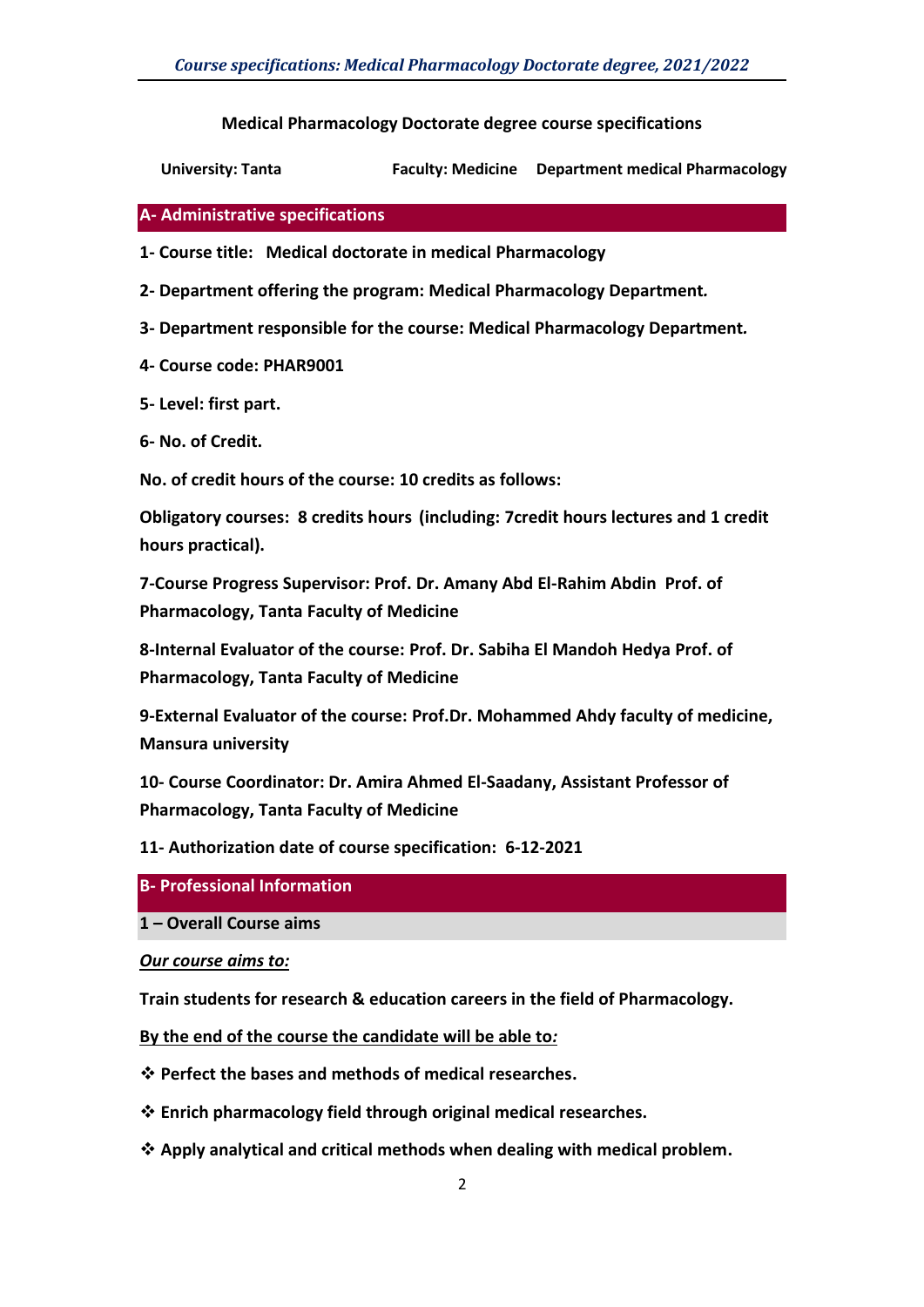**Deeply oriented with the current medical problems, and up to date hypothesis in pharmacology.** 

**Detect professional problems and suggest innovative solutions.**

**Perfect large scale of professional skills in his specialty.** 

 **Adopt positive attitude towards the development of new modalities and methods of professional practice in pharmacology.**

**Perfect use of technological tools needed in his practice.**

**Communicate and lead team in systematic professional manner.**

**Decision making through analysis of available information.**

 **Effectively manage available resources, planning to increase it, and develop new resources.**

**Oriented with his role in community development , and environmental safety.**

 **React in professional manner reflecting his commitment towards impartiality, credibility ,medical ethics, and responsibilities.**

 **Commit to continuous self development and transfer of his medical experience to others.**

 **Understand the fundamental information and general principles underlying the use of different pharmacological agents (drugs) including**

**Learning drug adverse drug effects including toxicity and drug interactions.**

**Research that seeks to develop new and better drugs to treat diseases.**

**2 – Intended learning outcomes (ILOs):**

**a-knowledge and understanding:**

*By the end of the course, students should be able to::*

**a1 .Describe the theories, principles and updates in the field of pharmacology, in addition related biochemical , physiological, and pathological bases , so he/ she will be able to:**

**a2. Explain the pharmacokinetic, cellular and molecular mechanisms of drug actions of different groups of drugs affecting body systems.**

**a3. Identify the adverse and toxic effects of commonly used drug groups, and their management.**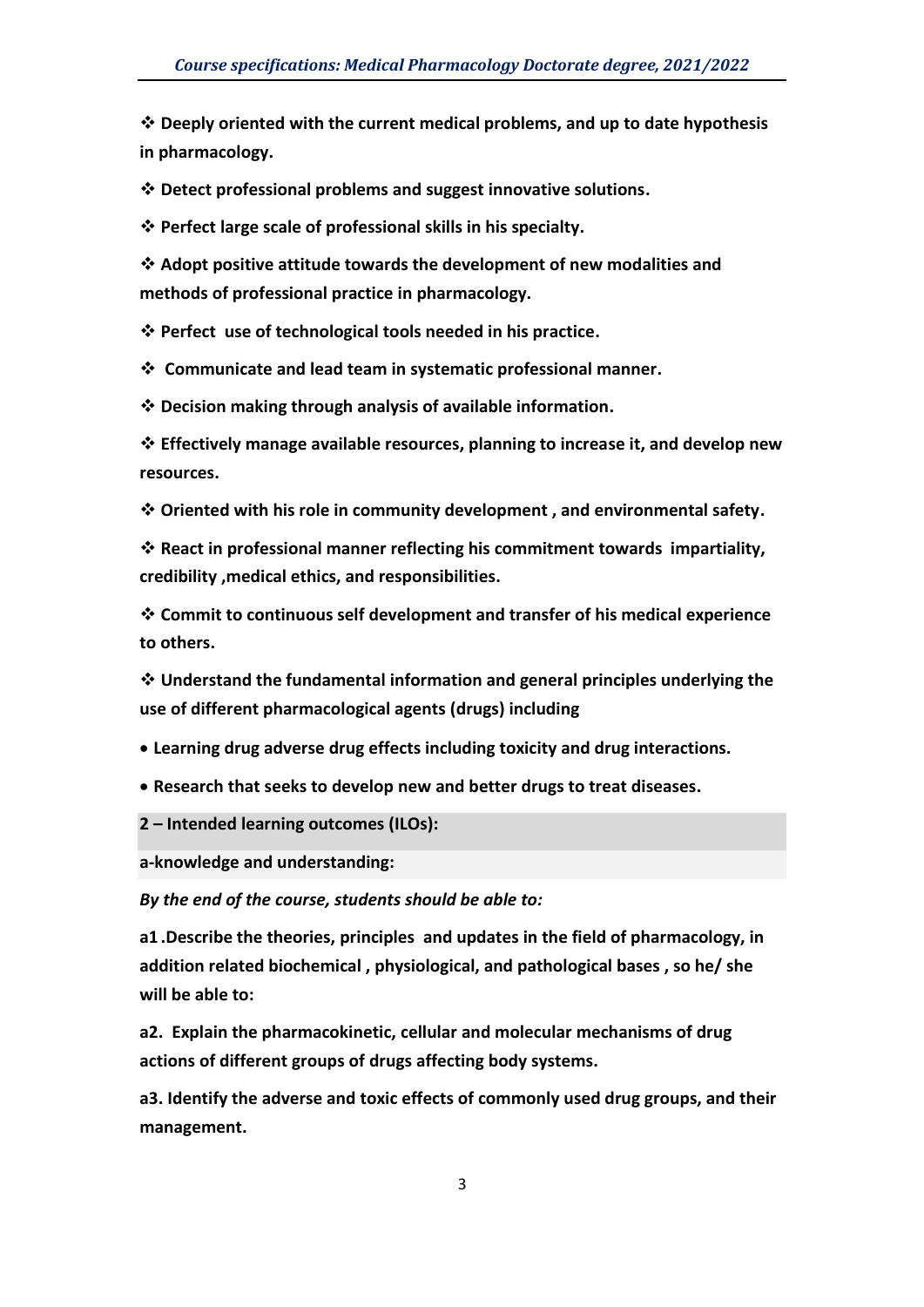**a4. Define clinically relevant age, sex and genetic related variations that affect response to drugs.**

**a5. Recognize the rational and general guidelines of the use of drugs in the proper dose in special population such as pediatrics, geriatrics, pregnancy and lactation and in cases of liver and/or kidney impairment.**

**a6. Mention the principles of quality assurance in therapy with different drugs & drug abuse.**

**a7. Expect the effect of medical practice on surrounding environment ,and how to develop and protect environment.**

**b-intellectual skills**

*By the end of the course, students should be able to:*

**b1.Monitor the effectiveness and toxicity of therapy.**

**b2.Argue, and discuss medical issues on evidence based manner**

**b3.Plan to develop progress in his career practice.**

**c-Professional &practical skills**

*By the end of the course, students should be able to:*

**C1. Demonstrate skills and knowledge required to perform laboratory experiments safely with appropriate equipment.** 

**C2. Practice and interpret drug related research**

**C3-Learn regarding principles, concepts and applications of cell culture.**

**C4-perform and standardizes the preclinical characterizations of nanomaterials.** 

**So that , candidates can pursue productive and satisfying research, teaching, or related biomedical career .**

**d-General transferable skills**

*By the end of the course, students should be able to:*

**d1 Use different learning recourses to get knowledge and information.**

**d2 Communicate effectively with his colleagues.**

**d3 Apply self evaluation and specify his medical educational needs , and perform continuous medical education.**

**d4 Manage scientific seminars , with good time management, and develop their communicative abilities within the various formats of presentations.**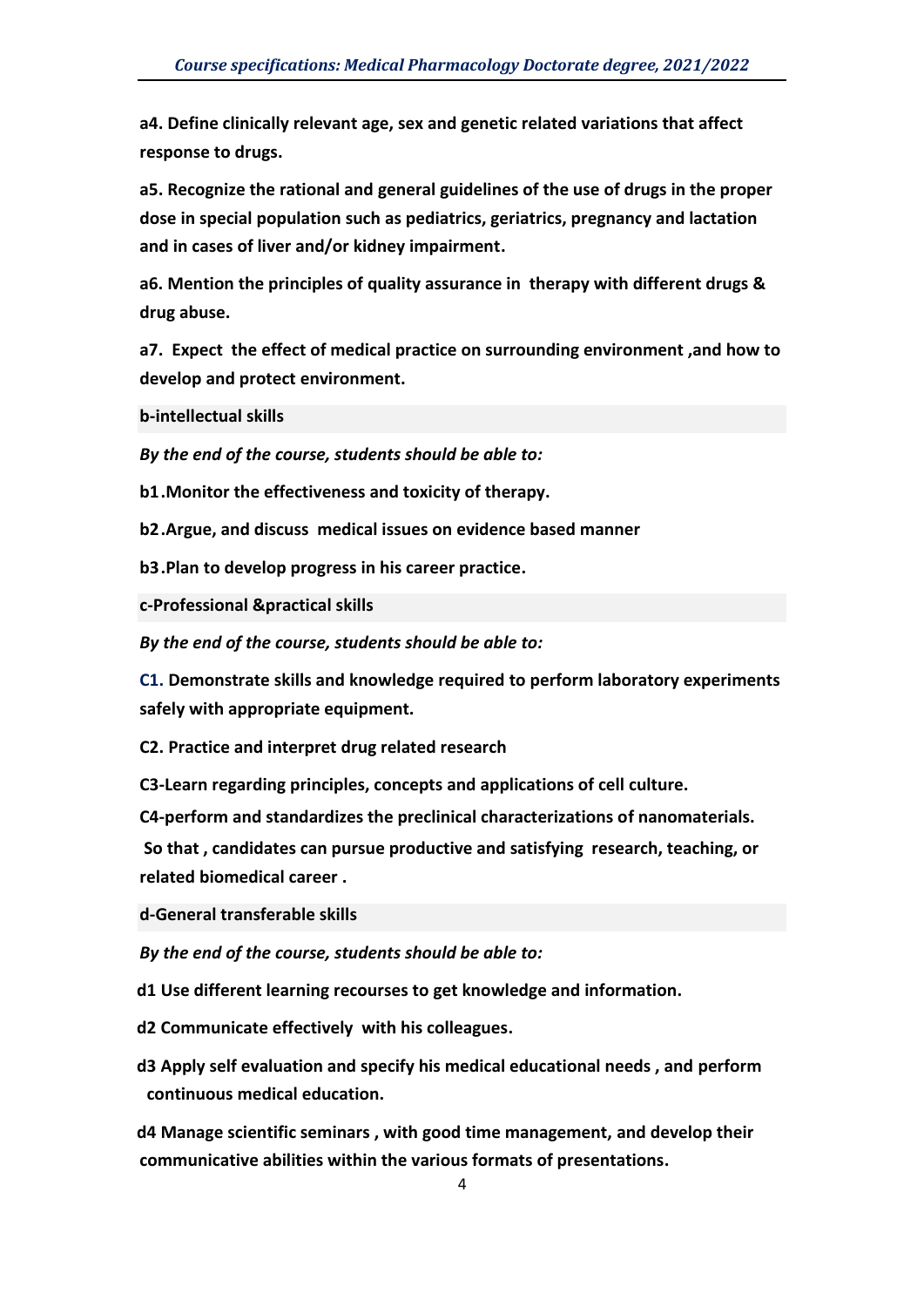| <b>Topics</b>                                      | Theoretical \ actual<br>h                                                                                                                                                                                                                                                                                                                                  | <b>Credit</b><br>hours | <b>Practical</b>                                                                                                                                                                                                                                                                                                                                                                                                                                                                                                                                              | <b>Credit</b><br>hours |
|----------------------------------------------------|------------------------------------------------------------------------------------------------------------------------------------------------------------------------------------------------------------------------------------------------------------------------------------------------------------------------------------------------------------|------------------------|---------------------------------------------------------------------------------------------------------------------------------------------------------------------------------------------------------------------------------------------------------------------------------------------------------------------------------------------------------------------------------------------------------------------------------------------------------------------------------------------------------------------------------------------------------------|------------------------|
| - General<br>pharmacology<br>- Drug<br>development | <b>Absorption (15h)</b><br>Distribution(15h)<br>Metabolism(10h),<br>Excretion(10h),<br><b>Mechanism of Drug</b><br>action(5h), drug<br>receptor<br>interaction(5h),<br>-Pharmacodynamics<br>interaction(10h),<br>-Factors modifying<br>drug action(10h),<br>-Adverse drug<br>reactions(10h), Drug-<br>drug<br>interaction(10h)<br>-Drug<br>development(5h) | 7                      | <b>Calculation of drug</b><br>dosage and kinetics (5h)<br>-Cell culture (10h)<br><b>Cell culture and aseptic</b><br>techniques<br><b>Cytotoxicity assay</b><br>(MTTassay) and data<br>analysis<br>live cell staining and<br>imaging.<br>Nanopharmacology(15h)<br>Develop and maintain a<br>standardized analytical<br>cascade that<br>characterizes<br>nanoparticles physical<br>and chemical attributes<br>their in vitro biological<br>properties and their in<br>vivo compatibility with<br>preclinical toxicology,<br>pharmacology and<br>efficacy study. | $\mathbf{1}$           |

### **3-Course contents**

# **4-Teaching and learning methods**

| <b>Teaching Method</b>      | <b>ILOS Covered</b>           |
|-----------------------------|-------------------------------|
| <b>Illustrated lectures</b> | a1,a3,a5,a14,a7,a16,a9,a10 b1 |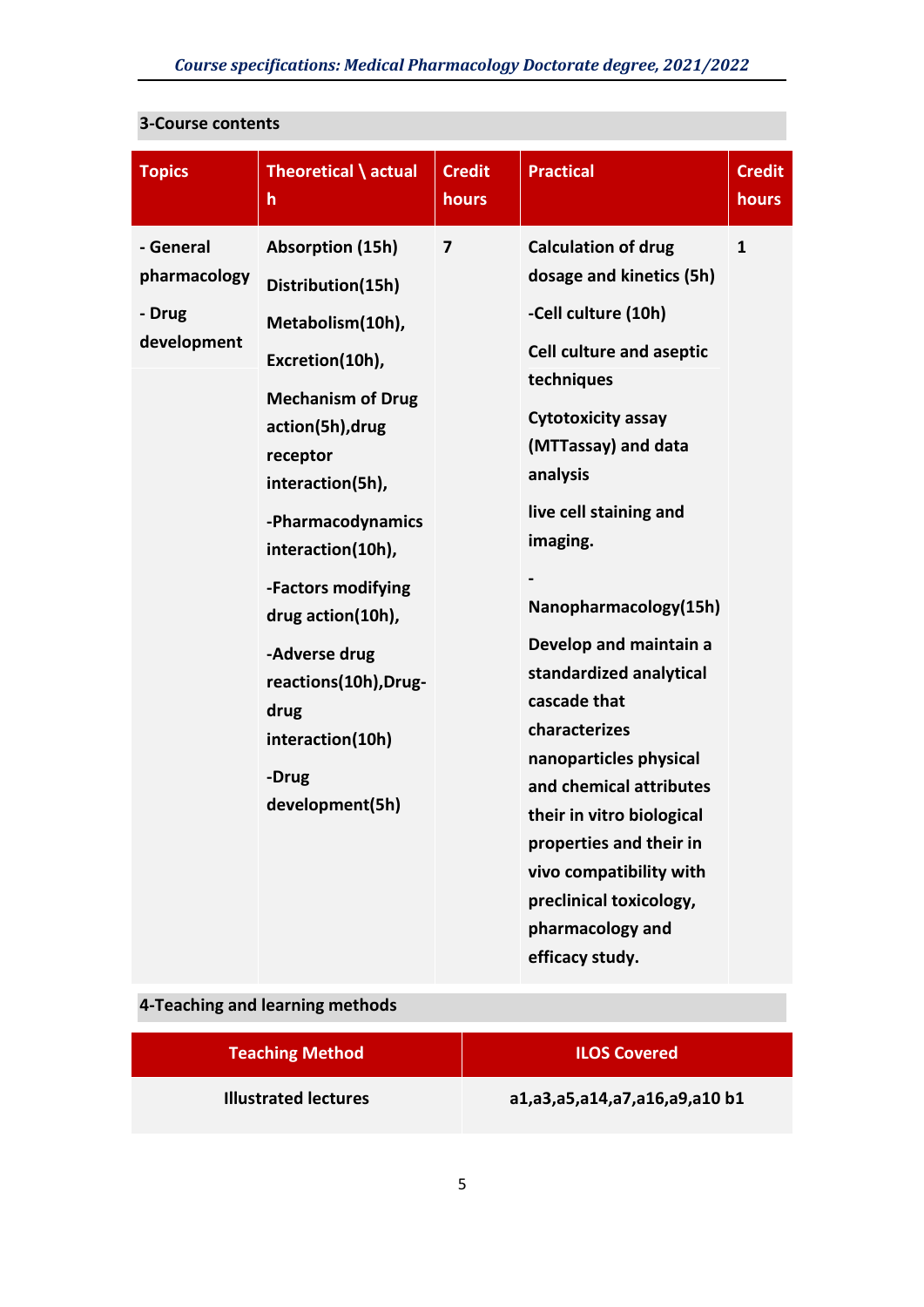#### *Course specifications: Medical Pharmacology Doctorate degree, 2021/2022*

| <b>Teaching Method</b>                                                                       | <b>ILOS Covered</b>                        |
|----------------------------------------------------------------------------------------------|--------------------------------------------|
| <b>Tutorial sessions</b>                                                                     | a11, a12, a13, a6, a15, a8, b3, b4, b5, d1 |
| <b>Practical Training</b>                                                                    | c1, c2, c3, c4, c5, c6                     |
| Teaching under observation,                                                                  | c1, c2. c3                                 |
| <b>PBL</b>                                                                                   | b1, b2, b3, b4, b6,d1,2,3                  |
| <b>5-Student Assessment</b>                                                                  |                                            |
| 5.1Practical .to assess (c1,C2,C3,C4)                                                        |                                            |
| 5.2  Oral  .to<br>assess(a1,a2,a3,a4,a5,a6,a7,a8,a9,a10,a11,a12,a13,a1,a15,a16,b1,b2,b3,b4)  |                                            |
| 5.3 Written to assess<br>(a1,a2,a3,a4,a5,a6,a7,a8,a9,a10,a11,a12,a13,a1,a15,a16,b1,b2,b3,b4) |                                            |
| 5.4 Logbook to assess (Preparing Seminars to assess (a2,4,b4,5,6, d1,2,3,4)                  |                                            |
| - Assessment schedule                                                                        |                                            |

**6- Weighing of assessments**

|                | تعتامج                                                        |                  |                      | الاستحانات        |       |    |      |        |                 |
|----------------|---------------------------------------------------------------|------------------|----------------------|-------------------|-------|----|------|--------|-----------------|
|                | المقرر التراسي                                                | للثود            | الساعلان<br>المعتمدة | 3.968<br>الأوزالى | تلخلة |    | شقوى | اللهقي | بجبرع<br>تدرجات |
| لعز ہ<br>اتاول | علمي وحملي في أسس علم الإدرية العام وتطوير<br>مغرر<br>الأنوية | <b>PHAR 9001</b> | $\Lambda$            |                   | 1.14  | 75 | 50   |        | 701             |
|                | مقررات اختيارية                                               |                  | <b>A</b>             |                   |       |    |      |        |                 |
|                | <b>Like Hall</b>                                              |                  |                      |                   |       |    |      |        |                 |

درجة الدكتوراه فى الفارساكولوجيا الطبية Medical Doctorate in Medical Pharmacology (PHAR 900)

**7- List of references**

**7-1 Essential books (text books):**

**-Goodman & Gilman's : The Pharmacological Basis of Therapeutics. -Basic & Clinical Pharmacology (ed. G. Katzung) .**

**7-2Recommended books:**

**- Pharmacology (ed. Rang H.P.& Dale M.).**

**-Lippincott (illustrated pharmacology Review).**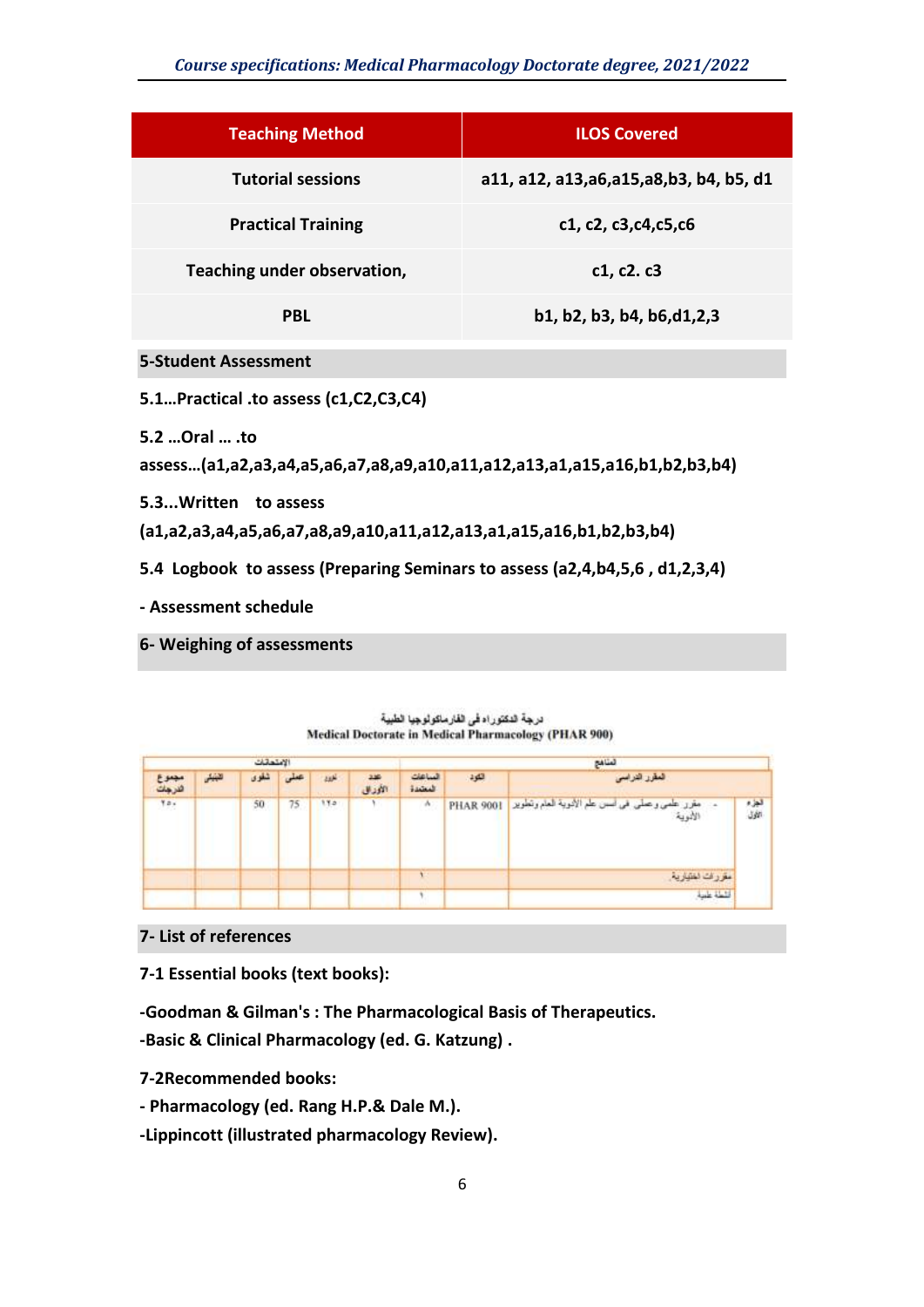**- Pharmacology board review (Gary C.Rosenfeld & David S. Loose)**

**-Clinical Pharmacology (DR. laurence).**

*7-3- Periodical, web sites:* **-Br. J. Pharmacology - Biochemical Pharmacology** -www. biomed central com. **-www. Pubmed. Com -www. medscape. Com. www.eulc.edu.eg www. Science direct. Com www.Wiley Blackwell.com**

**[www.Springer.com](http://www.springer.com/)**

## **9- We certify that all of the information required to deliver this course is contained in the above specifications and will be implemented**

We verify that the above Course and the analysis of students and external evaluator opinions are accurate.

Course coordinator

name…………………..signature……………….Date……………….

head of department name…………………..signature……………….Date……………….

Head of quality assurance unit: name…………………..signature……………….Date……………….